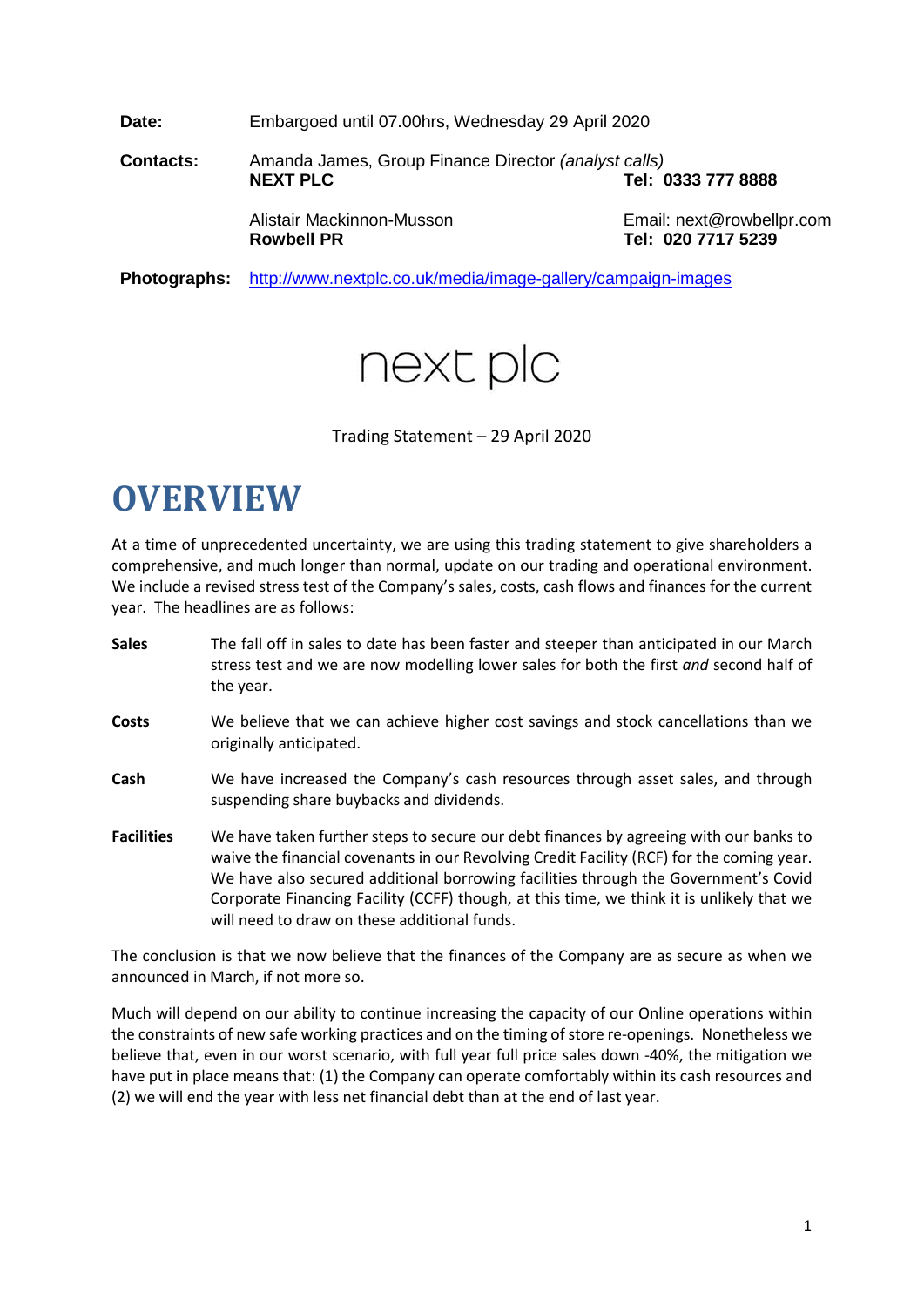# **SALES UPDATE AND OUTLOOK**

# **SALES TO DATE**

The retail sector, along with the wider economy, has slowed faster and more steeply than we expected in March. The table below sets out the full price sales performance by division for the period from 26 January to 25 April.

| <b>Full price sales (VAT exclusive)</b>          | Year to 25 April |
|--------------------------------------------------|------------------|
| Retail                                           | $-52%$           |
| Online                                           | $-32%$           |
| <b>Product full price sales</b>                  | $-41%$           |
| Finance interest income                          | $+2\%$           |
| Total full price sales including interest income | - 38%            |

The chart below shows the full price sales by week for Retail (in green), Online product sales (in blue) and interest income (in grey). The total last year is shown for comparison as a dotted line. We have also included an estimate for the current week, which is not included in our first quarter reporting period.

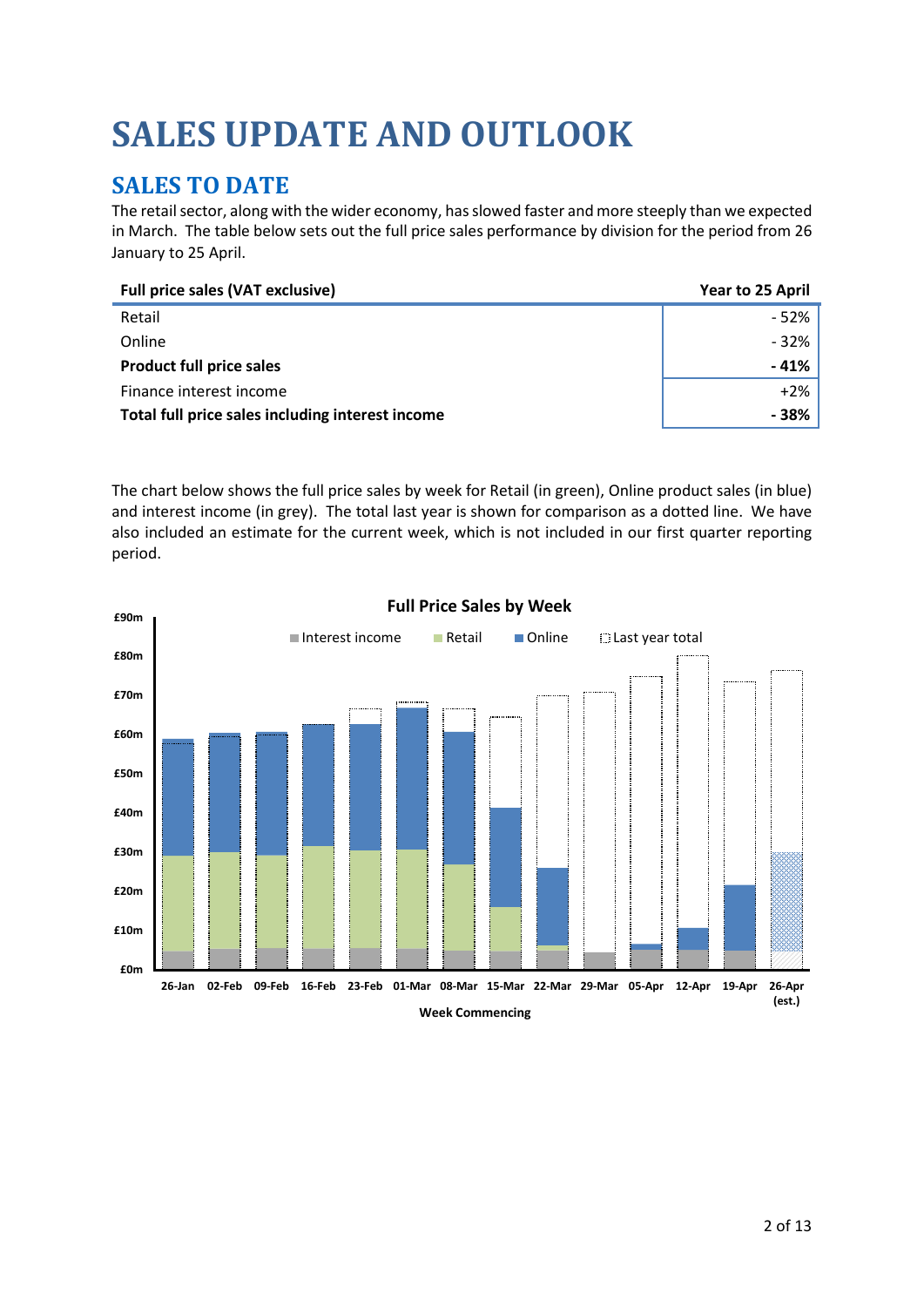## **ONLINE SALES TO DATE – CLOSURE, RE-ORGANISATION AND START UP**

#### **Closure and Re-organisation**

On Thursday 26 March, we temporarily closed our UK warehouses and distribution networks in order to adapt our operations to working safely in a coronavirus world.

During the 18 days of closure we re-organised all aspects of our warehousing to ensure social distancing and improved sanitation. We re-organised the flow of pedestrians, adapted exits, entrances, congregation areas, rest areas and workstations. In addition, we changed our picking routines and delivery promise to smooth workflow during the day and eliminated the peaks in activity most likely to result in close contact between operatives.

A copy of our staff training video can be found on our website and gives a flavour of the extent and nature of the changes we have made [\(https://www.next.co.uk/our-employee-safety-video\)](https://www.next.co.uk/our-employee-safety-video). We are now very confident that our colleagues in the warehouses can return to work safely, with social distancing and sanitation procedures in place and rigorously monitored.

#### **Start Up**

We re-opened our warehouse picking operation on Tuesday 14 April, the ramp-up of operations is necessarily slow; staff inductions need to be conducted in small numbers to ensure that colleagues are completely familiar with new ways of working.

To limit volumes, we are only enabling customers to order the number of items that we can pick safely on any given day. At that point we then stop taking orders, switch to browse-only mode, and re-open the following morning. Given the initial capacity limitations, we first opened with only Childrenswear products available. Since then, we have steadily increased the products available for sale and we now offer around 70% of our ranges.

As each day goes by, we have steadily increased the numbers of people working in our operations and the capacity at which we are able to operate. We hope to increase capacity to around 70% of normal levels within the next two weeks.

The graph below shows how order capacity in our main warehouse has increased over the last two weeks and how it is expected to develop in the coming days, as more colleagues return to work.



Any further improvement in capacity will depend on how many of our colleagues are able to work (see below) and, of course, whether higher capacities remain compatible with safe operations.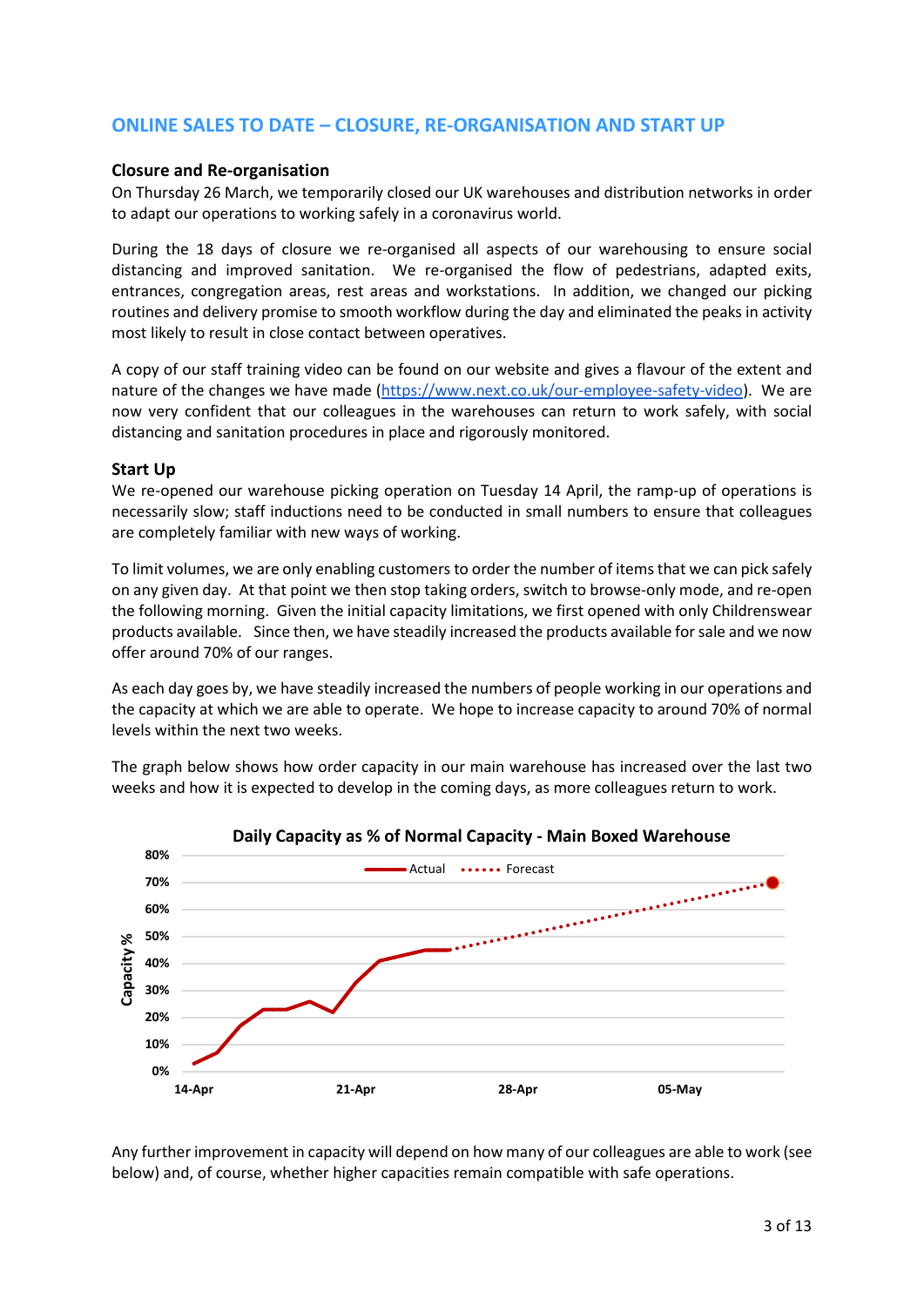### **Staff Availability for Work**

In anticipation of increased volumes, we have surveyed our warehouse colleagues to assess their potential ability to return to work. The table below sets out (1) those who are able to work, (2) those who are limited by childcare responsibilities and (3) those that are required to stay at home either because they are vulnerable or because they are living with someone officially classified as vulnerable.

| <b>TOTAL ABLE TO WORK</b>                   | 6,641 | 76%  |
|---------------------------------------------|-------|------|
| <b>TOTAL LIMITED BY CHILDCARE</b>           | 919   | 10%  |
| of which sole carers                        | 298   | 3%   |
| <b>VULNERABLE OR LIVING WITH VULNERABLE</b> | 1,234 | 14%  |
| of which vulnerable                         | 341   | 4%   |
| <b>TOTAL RESPONDING</b>                     | 8.794 | 100% |
| Awaiting response                           | 268   |      |

#### **Managing Storage Capacity**

The reduction in sales volumes has meant that we have a lot more stock in our warehouses than anticipated. This excess stock would have prevented the intake of new stock and inhibited ongoing operations. This problem has been addressed through the addition of third-party storage facilities in the UK and, in some cases, by holding stock in source countries. We estimate that the additional cost of these facilities in the current year will be in the region of £2m.

### **RETAIL SALES TO DATE**

We believe that the threat of a pandemic did not significantly affect retail sales until the beginning of March, we saw a material impact in the second week of March and declines accelerated as each day went by. In the three days before stores closed on Monday 23<sup>rd</sup> March, Retail sales were down -86%. In reality, the majority of our customers had decided to stop shopping in retail stores before the order came to close them.

#### **Plans for Re-opening**

We have plans in place for the re-purposing of our stores ready to re-open in a socially distanced world. Measures include screening of tills, distance marking walkways, sanitisation stations, exit and entry management systems and other measures.

We will prioritise the opening of our larger out-of-town stores first for the following reasons:

- We will be better able to adapt the layout of our large stores to ensure that social distancing measures are implemented effectively
- Out-of-town retail parks have large car parks, and outside space available to manage those waiting to get into stores
- Larger stores tend to trade longer hours reducing the numbers of people at any one time
- Large stores have larger and more senior management teams, and are thus better able to supervise social distancing and other safety measures
- Area and regional management teams will be better able to manage and monitor safety measures in a small number of large stores, than a large number of small stores.

We anticipate that it will take some time for customers to return to their normal shopping habits and that sales will be very subdued when trade commences.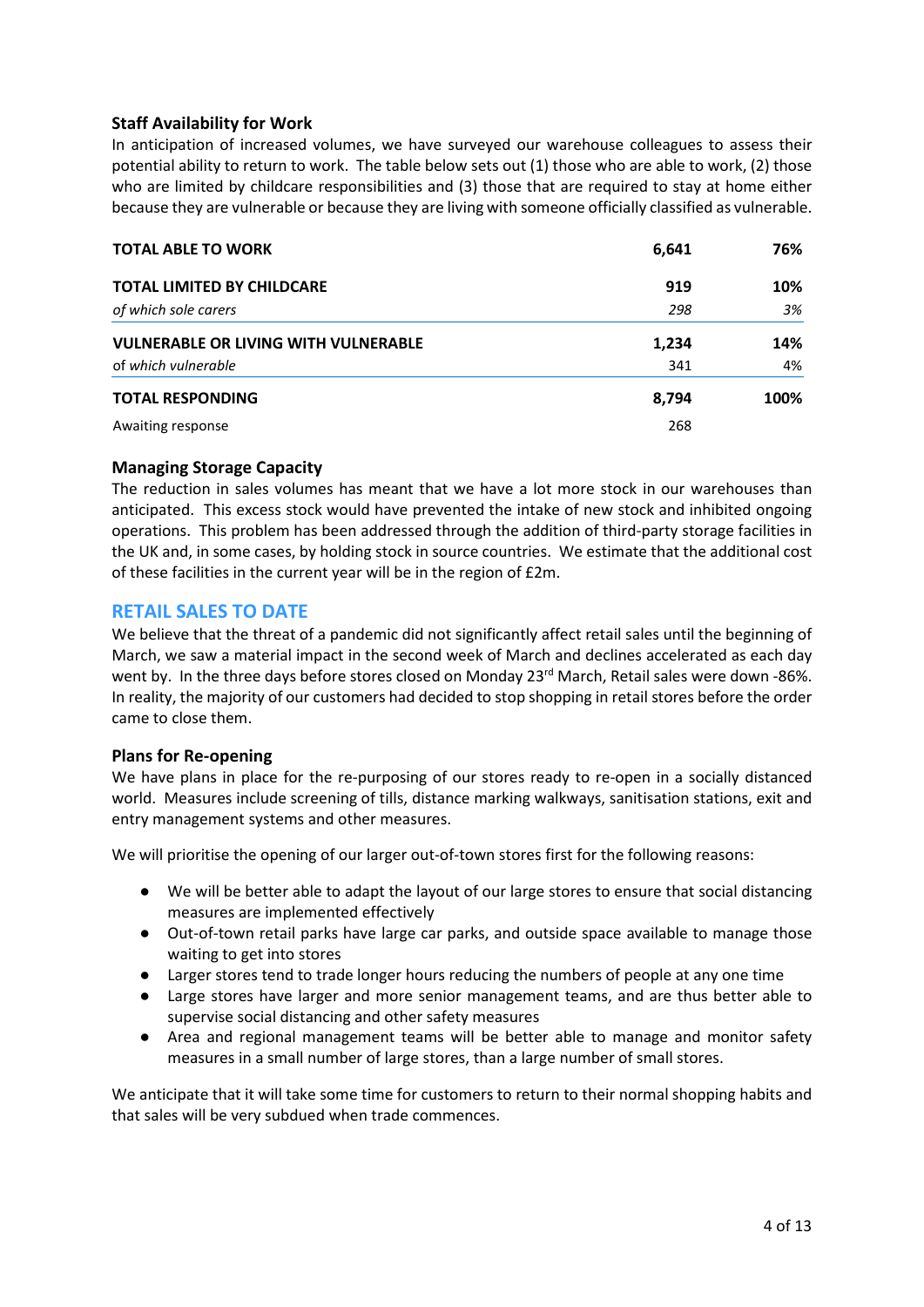# **REVISED STRESS TEST**

This stress test looks at different scenarios for sales, costs and cash flows for different levels of sales decline versus last year. The cost savings and measures to conserve and generate cash are given relative to the pre-coronavirus guidance we issued in January. At that time we expected sales to grow by +3%, profit before tax of £734 $m<sup>1</sup>$  $m<sup>1</sup>$  $m<sup>1</sup>$ , and for year end debt to increase by +£50m on the previous year. We refer to our January guidance as the Base Case in the rest of this document.

The following sections detail:

- 1. Revised sales scenarios
- 2. Current expectations for stock and other costs savings relative to the Base Case
- 3. The net cash cost of lost sales minus cost reductions
- 4. Measures we can take to generate cash and secure debt facilities
- 5. Stress test summary of cash flow, year end net debt and financial headroom throughout the year.

# **1. FULL PRICE SALES SCENARIOS**

We believe that the effects of the coronavirus will be felt for longer than we first anticipated. The economic consequences and continued social distancing will mean that both Retail sales and Online sales will be disrupted even after full lockdown measures have been lifted.

The table below sets out our revised full price sales scenarios by quarter and for the full year.

| Full price sales versus last year | <b>Scenario</b><br>$-30%$ | <b>Scenario</b><br>- 35% | <b>Scenario</b><br>$-40%$ |
|-----------------------------------|---------------------------|--------------------------|---------------------------|
| Quarter 1                         | - 38%                     | - 38%                    | $-38%$                    |
| Quarter 2                         | - 50%                     | $-56%$                   | $-62%$                    |
| Quarter 3                         | $-19%$                    | - 26%                    | $-33%$                    |
| Quarter 4                         | $-17%$                    | $-22%$                   | $-28%$                    |
| <b>Full year</b>                  | - 30%                     | - 35%                    | $-40%$                    |



## **Full Price Sales Scenarios by Quarter**

<span id="page-4-0"></span><sup>1</sup> The financial information throughout this document does not reflect the impact of IFRS 16, Leases.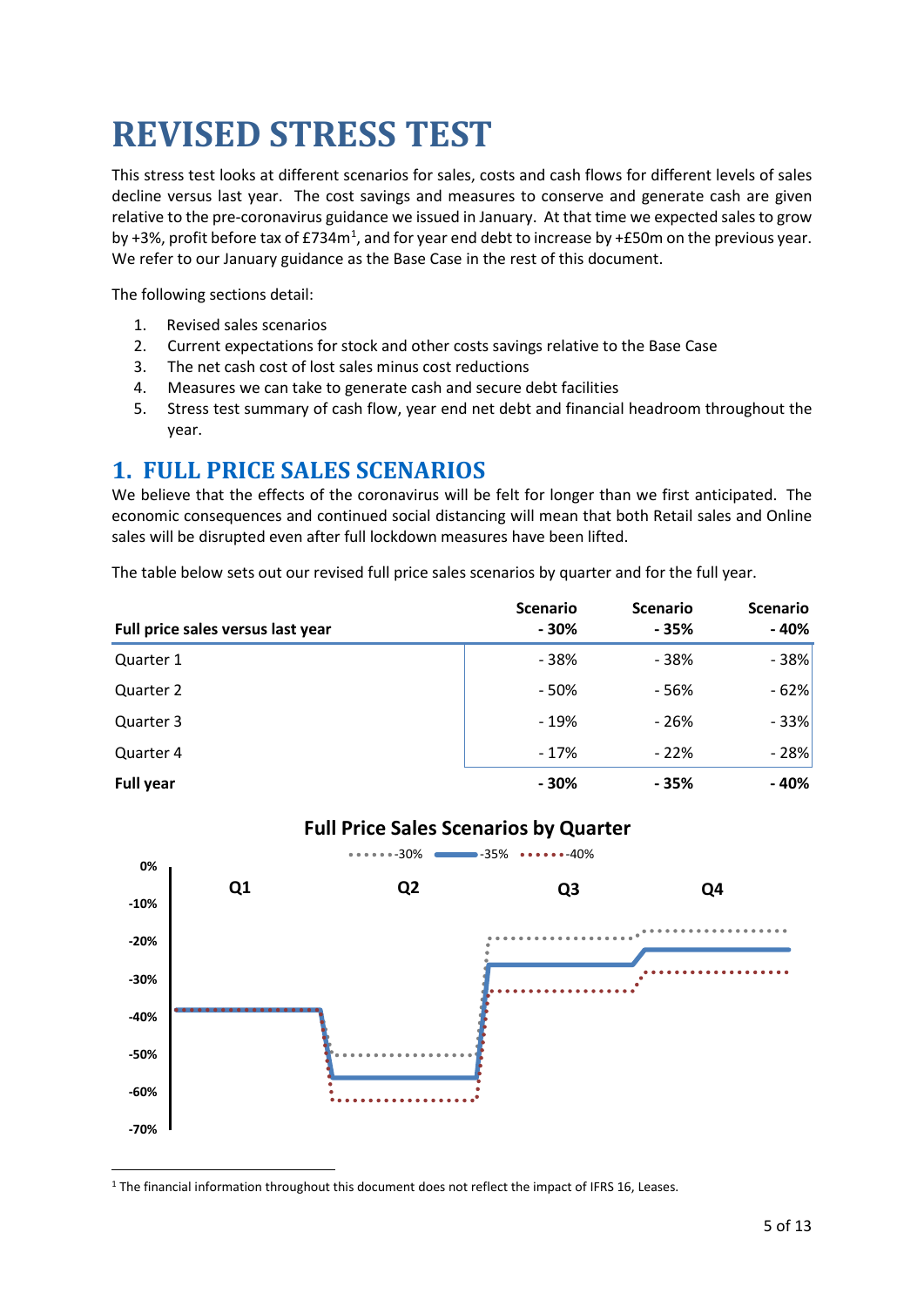### **CLEARANCE SALES**

Although our main July and January End of Season Sales are likely to fall outside lockdown, we believe clearing our surplus stock will prove challenging if social distancing restrictions are in force. We are forecasting for clearance sales to decline by -11% on last year, on a balance of stock to clear which is expected to be between +15% and +45% up on last year. In each scenario we have assumed the loss of £50m of clearance sales (VAT ex).

## **2. STOCK, COSTS AND ONLINE LENDING**

The cash cost of lost sales can be partially mitigated by (1) the cancellation of stock, (2) operational cost savings and (3) reduced lending for Online sales. Each is explained and quantified in the following sections.

### **STOCK CANCELLATIONS**

Our product teams have cancelled stock that we no longer need and identified stock that we can carry over to future seasons. We have made good progress and saved around £290m on stock purchases.

We have endeavoured to be fair to our suppliers. In a letter to our suppliers in late March 2020, NEXT committed to honour and pay them in full, on normal payment terms, for orders that were due to leave supplier factories up to and including 10 April 2020. Orders due to leave supplier factories after this date that are no longer required, have been cancelled and compensation payments made towards the raw materials that suppliers have acquired.

We are still selecting ranges and continue to order stock for later in the year. There is no point in not buying coats because we have too many t-shirts!

The table below sets out the value of stock, at retail selling value, that we have either cancelled or deducted from our original buy budget. This has saved the cost value of the stock, less compensation paid to suppliers and NEXT Sourcing (our internal sourcing agent) commission.

|                                                                              | fm(e) |
|------------------------------------------------------------------------------|-------|
| Cancelled stock at retail selling value                                      | 450   |
| Reduced future buy at retail selling value                                   | 510   |
| Total reduction in stock at retail selling value versus Base Case            | 960   |
| Cost of stock saved, less supplier compensation and NEXT Sourcing commission | 290   |

#### **Stock Carried into Spring Summer 2021**

In addition to cancelling stock, we have identified £330m (at retail selling value) of Spring Summer 2020 stock that can be carried forward into Spring Summer 2021. This will represent around 15% of the total Spring Summer 2021 buy. This product is generally basic products, for example summer tshirts and chinos.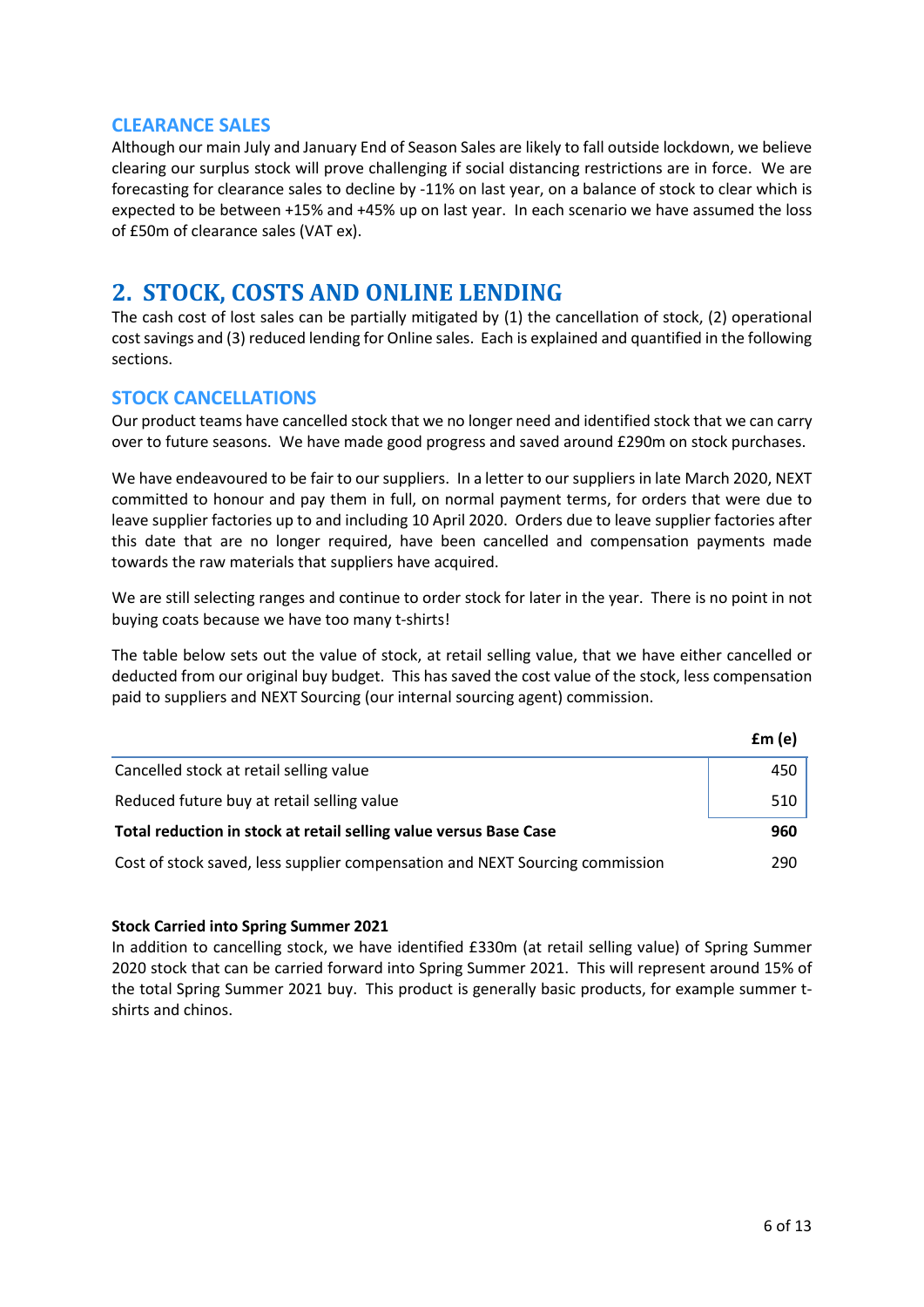## **COST REDUCTIONS**

The paragraphs below set out our estimates of the cost reductions that can be achieved. In each case the cost reductions relate to the mid-case (-35% scenario). The savings are given relative to our January Base Case.

#### **OPERATIONAL COST SAVINGS EXCLUDING WAGES (£120m)**

We have reviewed all our operating costs and now anticipate operational costs savings of £120m.

Savings are forecast across the board with the most significant cost reductions coming from:

- Online and Retail marketing, catalogues and photography (£40m)
- Online distribution costs, many of which are contracted out to third-parties (£35m)
- Store occupancy costs (£18m). We are paying our contractual rent in full and on time but can make significant savings in repairs and cosmetic maintenance costs. We also expect significant savings in service charges from shopping centres and retail parks where we are closed.

The balance of savings comes from a large number of small savings: from overseas travel, credit card commissions and air freight through to the cost of consumables such as hangers and bags.

#### **WAGES (£135m)**

We now estimate that wages costs will be £135m lower than originally forecast. Around £40m of these savings relate to the lower sales we anticipate from July onwards.

We initially furloughed 88% of our staff across the business, the vast majority coming from stores and warehouses that were closed. This figure has now reduced to 84% following the reopening of our Online business. Colleagues on furlough continue to be paid 80% of their contractual wages, mainly through the Government's Job Retention Scheme, a measure we believe has been hugely successful in preventing widespread redundancies and hardship.

### **BUSINESS RATES and CORPORATION TAX (£250m)**

The business rates holiday will reduce the cost of our rates in the year by £85m and, in the event the Company breaks even, there will not be a corporation tax liability - a saving of £165m.

### **REDUCTION IN NEXTPAY LENDING**

As a result of lower credit sales, we would expect to lend £325m less to our customers. However, we believe that customers will take longer to pay off their balance and, as a result, defer £20m of payments into next year. In addition, we expect higher defaults to reduce payments by a further £5m in the year. The net effect of these changes will reduce net lending to next**pay** customers by £300m.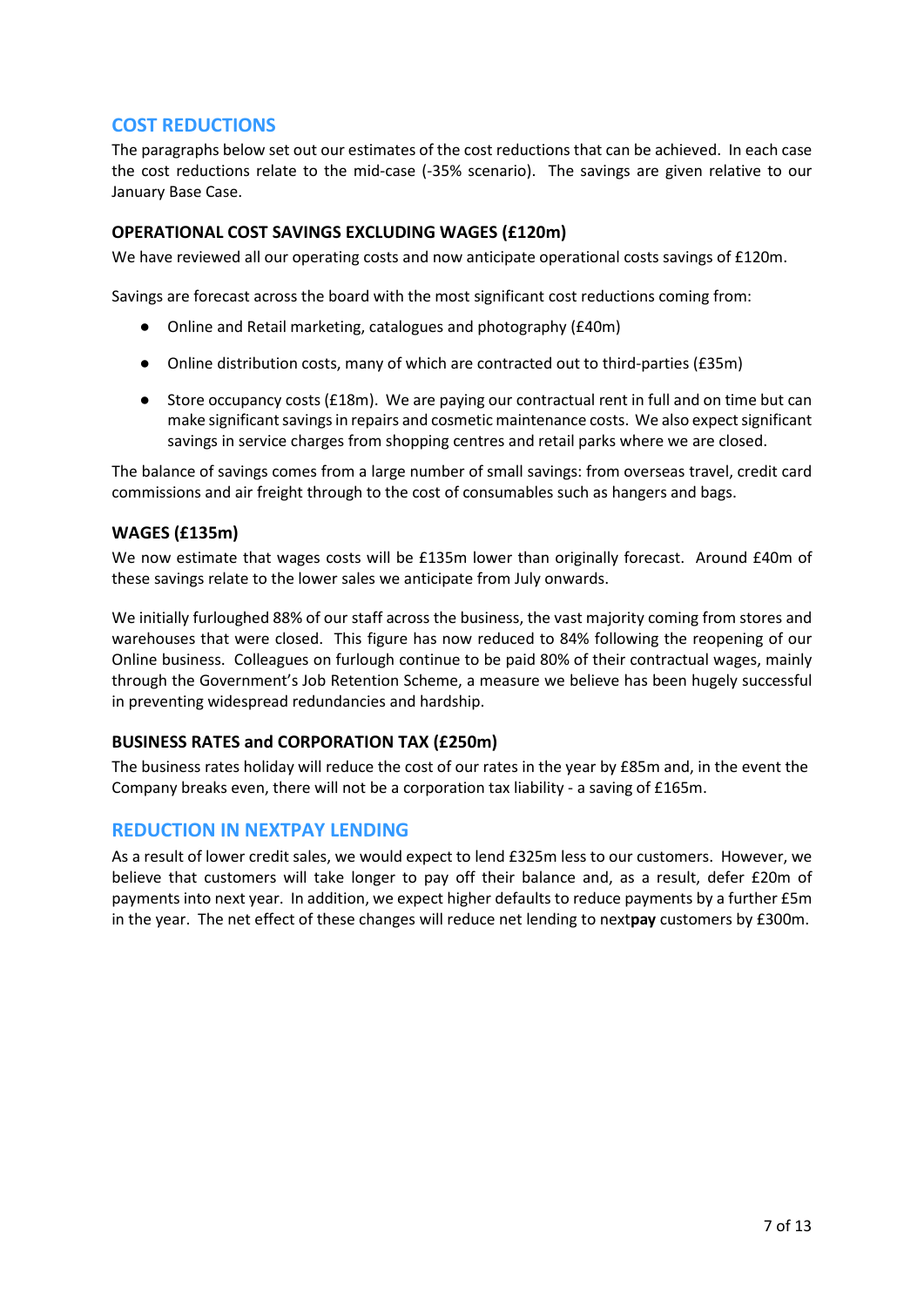# **3. IMPACT ON NET CASH**

The table below sets out the cash flow impact of lost sales after cost saving measures but without the Company taking any further corporate action to conserve or generate cash (such as cancelling buybacks). The impact is relative to our January Base Case.

| fm(e)                                   | <b>Scenario</b><br>- 30% | <b>Scenario</b><br>- 35% | <b>Scenario</b><br>- 40% |
|-----------------------------------------|--------------------------|--------------------------|--------------------------|
| Lost full price sales (VAT ex)          | $-1,255$                 | $-1,430$                 | $-1,605$                 |
| Lost clearance sales (VAT ex)           | $-50$                    | - 50                     | - 50                     |
| <b>TOTAL LOST SALES (VAT ex)</b>        | $-1,305$                 | $-1,480$                 | $-1,655$                 |
| Reduce stock purchases                  | $+290$                   | $+290$                   | $+290$                   |
| Operational cost savings (exc. wages)   | $+115$                   | $+120$                   | $+125$                   |
| Wages                                   | $+130$                   | $+135$                   | +140                     |
| <b>Business rates</b>                   | $+85$                    | $+85$                    | $+85$                    |
| Corporation tax reduction               | $+140$                   | $+165$                   | +165                     |
| <b>NET CASH FROM LOST SALES</b>         | - 545                    | - 685                    | - 850                    |
| Inflow from reduction in Online lending | $+265$                   | $+300$                   | +345                     |
| NET CASH AFTER REDUCED LENDING          | $-280$                   | - 385                    | - 505                    |

# **4. MEASURES TO GENERATE AND SECURE CASH RESOURCES**

## **SECURING FINANCE FACILITIES**

NEXT is currently financed by £1,575m of bonds and bank facilities.

### **Revolving Credit Facility Covenants**

We have now received agreement from all our banks to waive the covenant compliance tests until January 2021. There are no financial covenants within the terms of our bonds.

### **Covid Corporate Financing Facility (CCFF) Application**

Our application to draw on the Bank of England's Covid Corporate Financing Facility (CCFF) was approved on 3 April, with funding being available from Monday 6 April. Under all the sales scenarios modelled above, we would not need to draw on this facility. However the availability of additional financing means that, if sales were lower than our worst case, we still have significant cash resources to draw on.

The terms of the Government loan scheme mean we are not permitted to disclose the size of our facility. For information, the Bank of England's guidance published on their website, states that companies with NEXT's pre-crisis credit rating are permitted up to £600m.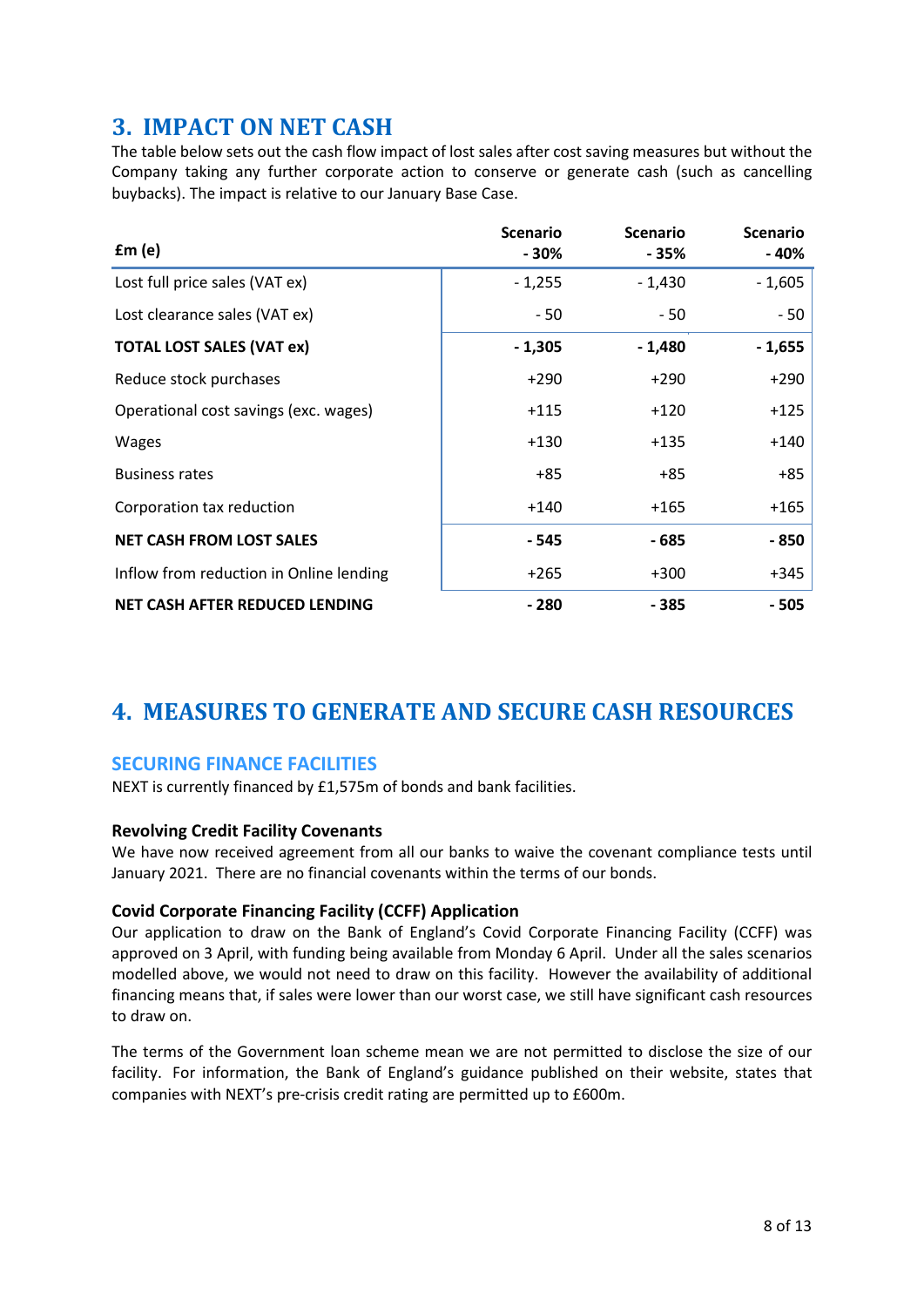## **GENERATING ADDITIONAL CASH RESOURCES**

The following table sets out the measures we are taking to generate and conserve the Company's cash resources.

| <b>Action</b>              | <b>Description</b>                                                                                                                                                                                                                                                                        | <b>Year end</b><br>value £m |
|----------------------------|-------------------------------------------------------------------------------------------------------------------------------------------------------------------------------------------------------------------------------------------------------------------------------------------|-----------------------------|
| Suspend buybacks           | We expected to spend £280m on buybacks, we spent c.£20m<br>in January, the balance will now be retained.                                                                                                                                                                                  | $+260$                      |
| Suspend dividends          | We will suspend shareholder distributions until the situation<br>stabilises.                                                                                                                                                                                                              | $+220$                      |
| <b>SUB TOTAL</b>           | <b>Total reduction in shareholder distributions</b>                                                                                                                                                                                                                                       | $+480$                      |
| Asset sales                | We have completed the sale and leaseback of some of our<br>warehouses (£107m) and are in advanced stages of agreeing<br>the sale and leaseback of our Head Office in Enderby (£48m).                                                                                                      | $+155$                      |
| Defer capex                | We had originally planned to spend £145m this year. £45m<br>of this expenditure was uncommitted and not essential (for<br>example, store cosmetic refit capex).                                                                                                                           | $+45$                       |
| <b>ESOT</b> loan<br>recall | This involves our Employee Share Option Trust (ESOT) selling<br>shares they do not currently need to cover employee options<br>(at today's share price) and repaying part of the loan from<br>the NEXT Group used to buy these shares. To date we have<br>sold shares to a value of £87m. | $+87$                       |
| Suspend ESOT<br>purchases  | We have suspended purchases of shares into our ESOT. We<br>had originally planned to spend £40m in the current year.                                                                                                                                                                      | $+40$                       |
| <b>TOTAL</b>               | Total increase in cash resources versus Base Case                                                                                                                                                                                                                                         | $+807$                      |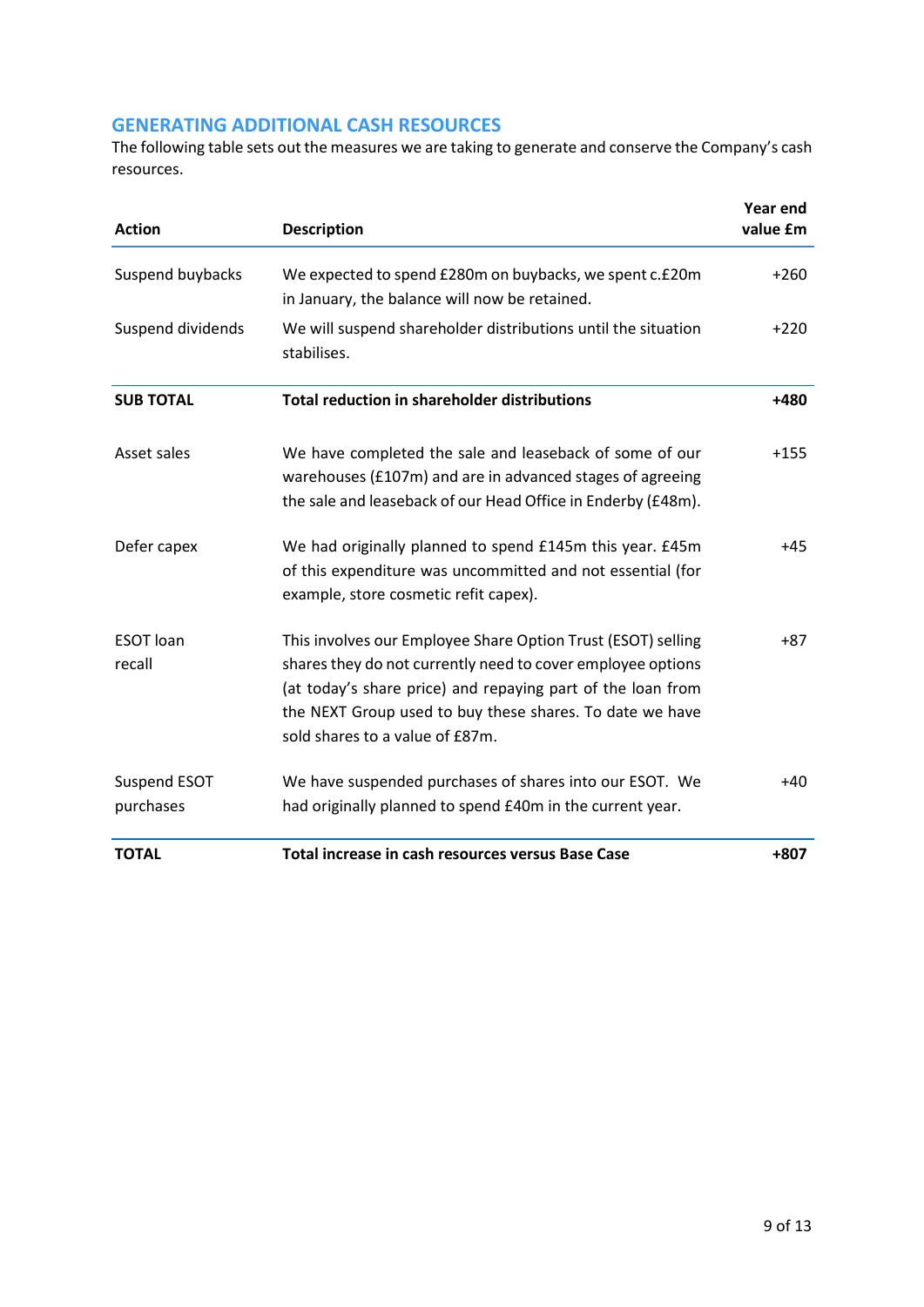# **5. CASH FLOW, IMPLIED YEAR END NET DEBT & HEADROOM**

### **MONTHLY NET CASH FLOW**

Based on the sales, costs and cash generation measures set out in the previous sections, the chart below sets out our operational cash flow in blue and assets sales in green. Our cash resources were significantly boosted in April when we completed our ESOT loan recall and in May we expect to receive the funds from the sale and lease back of a warehouse complex and our Head Office.



#### **NET DEBT, FINANCING AND HEADROOM**

Based on our three sales scenarios, our net debt will have peaked in February at £1.15bn. It has since fallen mainly as a result of the sale of ESOT shares (£87m). We expect net debt to fall further in May when we receive the lion's share of the proceeds from the sale and leaseback deals (£146m). Under the -35% scenario we expect net debt to close the year at £740m.

As can be seen the Company remains at least £400m within its debt and bond facilities of £1,575m and this is *before* accounting for any funds that might be drawn from the Government CCFF.

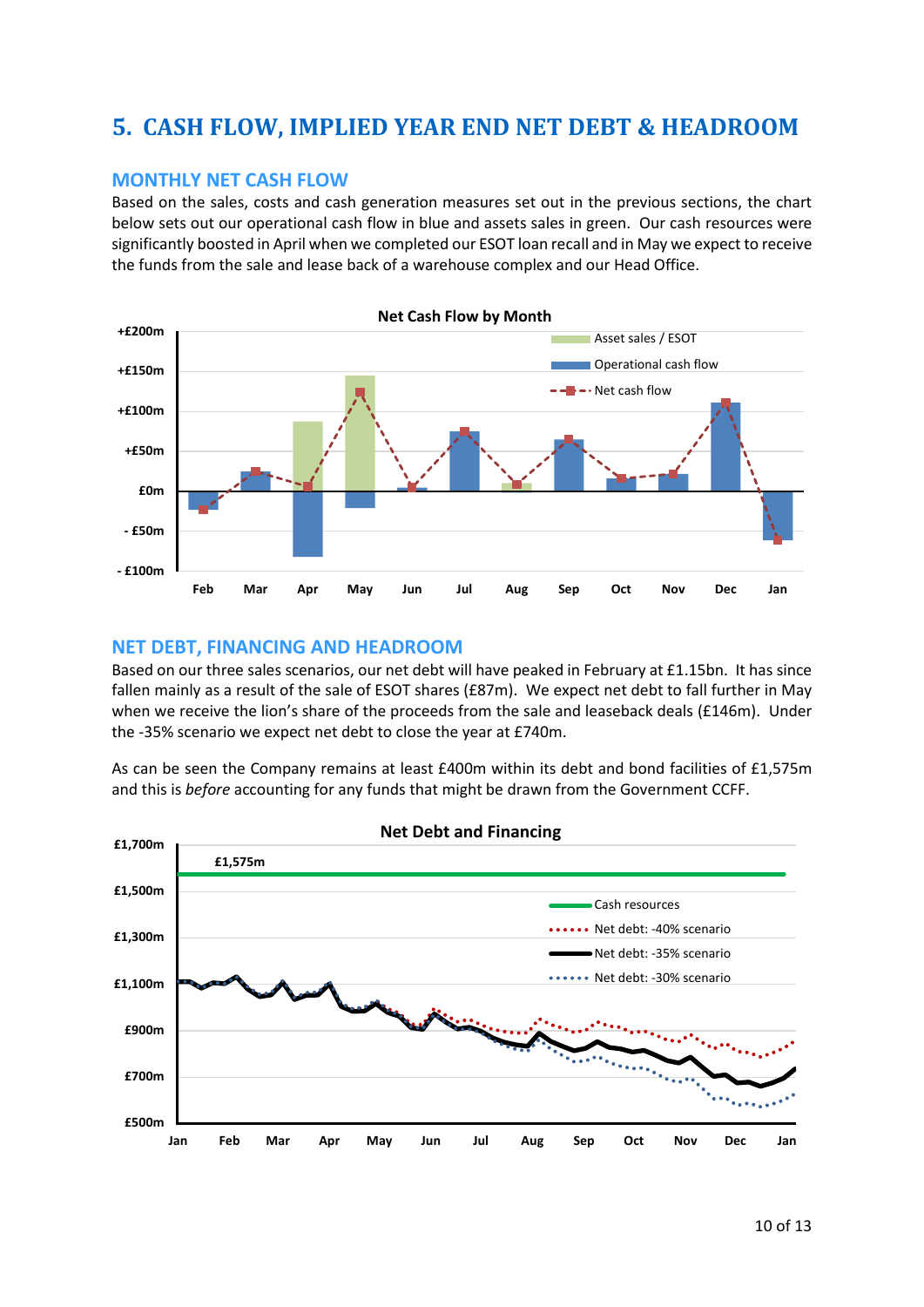## **CASH FLOW, YEAR END DEBT, EBITDA AND PROFIT**

#### **Cash flow relative to Base Case**

The table below summarises the changes to our cash flow resulting from the lost sales, cost savings and cash generation detailed in the previous sections. All numbers are given relative to our January Base Case.

| fm(e)                                       | <b>Scenario</b><br>$-30%$ | <b>Scenario</b><br>$-35%$ | <b>Scenario</b><br>- 40% |
|---------------------------------------------|---------------------------|---------------------------|--------------------------|
| Lost full price sales (VAT ex)              | $-1,255$                  | $-1,430$                  | $-1,605$                 |
| Lost clearance sales (VAT ex)               | $-50$                     | $-50$                     | $-50$                    |
| <b>TOTAL LOST SALES (VAT ex)</b>            | $-1,305$                  | $-1,480$                  | $-1,655$                 |
| Cost savings                                | 760                       | 795                       | 805                      |
| Inflow from reduction in Online lending     | 265                       | 300                       | 345                      |
| Net cash cost of lost sales                 | $-280$                    | - 385                     | $-505$                   |
| Measures to generate and retain cash        | 807                       | 807                       | 807                      |
| Reduction in year end net debt vs Base Case | 527                       | 422                       | 302                      |

### **Implied EBITDA, Profit and Net Debt versus Last year**

The January Base Case resulted in profit of £734m, EBITDA of £900m and anticipated that our year end net debt would increase by +£50m on the previous year. The table below shows the implied profit before tax, EBITDA and the change in year end debt for each of our three scenarios. Importantly, in all three scenarios, our EBITDA is positive and year end net debt reduces.

| $\mathbf{f}$ m $(e)$                        | <b>Scenario</b><br>$-30%$ | <b>Scenario</b><br>- 35% | <b>Scenario</b><br>- 40% |
|---------------------------------------------|---------------------------|--------------------------|--------------------------|
| Implied EBITDA                              | 320                       | 170                      | 20                       |
| Implied Profit                              | 150                       |                          | $-150$                   |
| Reduction in year end net debt vs last year | 477                       | 372                      | 252                      |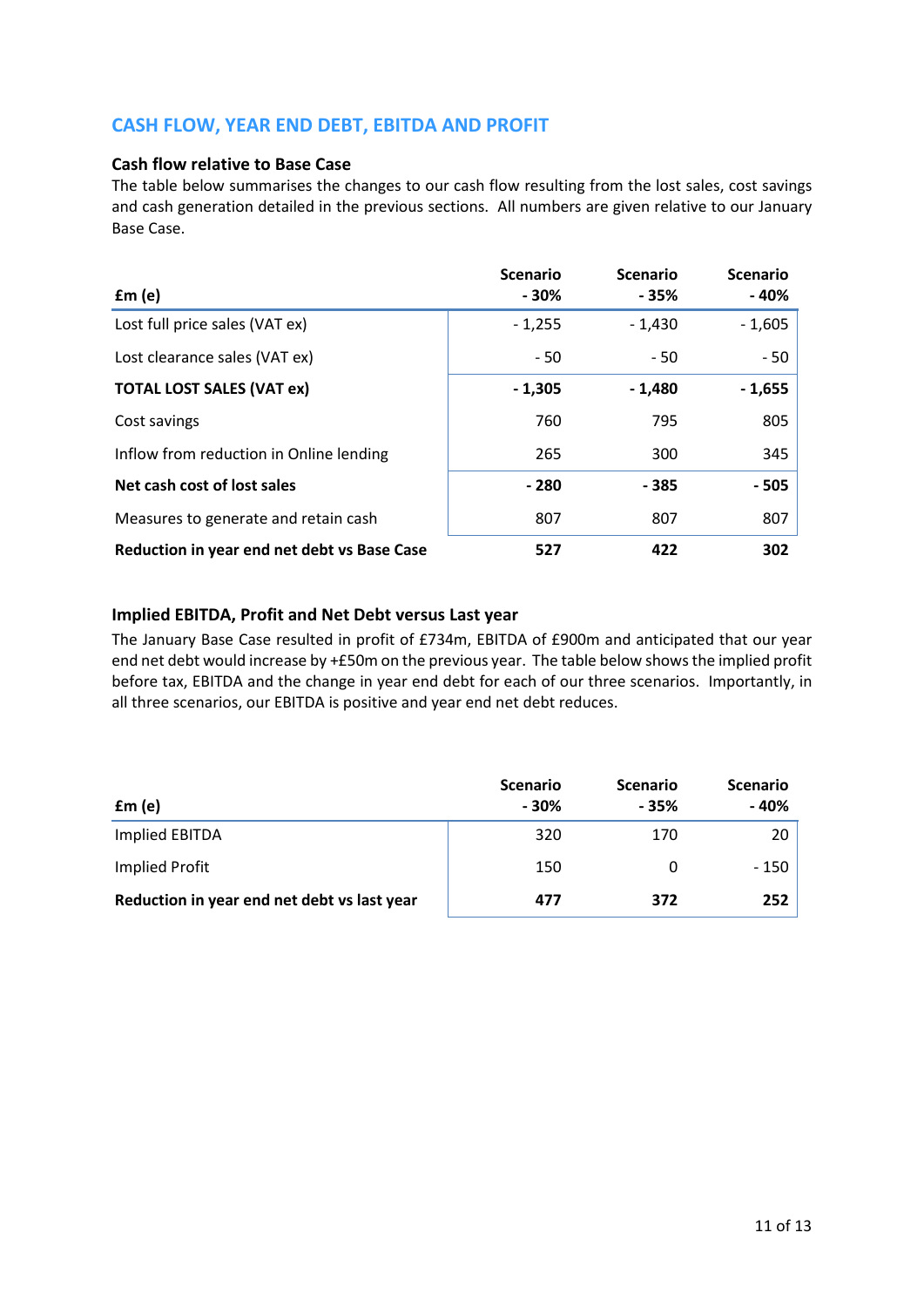# **DIVIDENDS AND DIRECTORS' REMUNERATION**

Given the scale of uncertainty caused by the coronavirus, distributions to shareholders will be suspended until such time that we see the situation stabilise and our sales improve. We will not pay a dividend in August 2020 and do not anticipate paying one in January 2021.

As previously announced, all main board directors have agreed to waive 20% of their salaries and fees during this challenging period. In addition, the Annual Bonus for the Executive Directors has been cancelled for the current year so there will be no bonus payable to them in respect of the Company's performance in the 2020/21 financial year.

# **SUMMARY**

It is hard to think of a time when the outlook for sales and profit has been more difficult to predict. A pandemic of this scale has simply not been experienced by a modern global economy. No amount of information about the past can accurately guide us in our deliberations on the future. Our job is not to guess exactly how things will pan out but to prepare the Company for all outcomes that seem reasonably possible.

So, the scenarios we set out are just that, scenarios, not guidance, not a forecast. Their purpose is to demonstrate how the business is likely to perform under different levels of stress, without seeking to predict which outcome is most likely.

But these stress tests are more than an academic exercise. They serve to inform the decisions we take about the costs we should save, the cash we need to generate and investments we can afford to make.

The stress test also serves to demonstrate the financial stability of the Group. NEXT's historic maintenance of healthy margins and high returns on capital have built a strong base from which to weather the storm: even in our worst case scenario of sales down -40% the Group still is likely to deliver positive EBITDA and reduce year end financial net debt.

Much has changed since we last reported in March, it seems likely that much will change again in the next three months! We will give another full update in our trading statement in July. In the meantime, our focus remains clear:

- Maintain the financial stability of the Group through saving costs and generating cash
- Adapt to safely trading through the pandemic
- Continue to invest in the products, systems, infrastructure and new business ideas that will enable us to take the business forward once the storm has passed.

# **NEXT TRADING STATEMENT**

Our next sales update will cover the first 26 weeks of the year, to 25 July 2020, and is scheduled for Wednesday 29 July 2020.